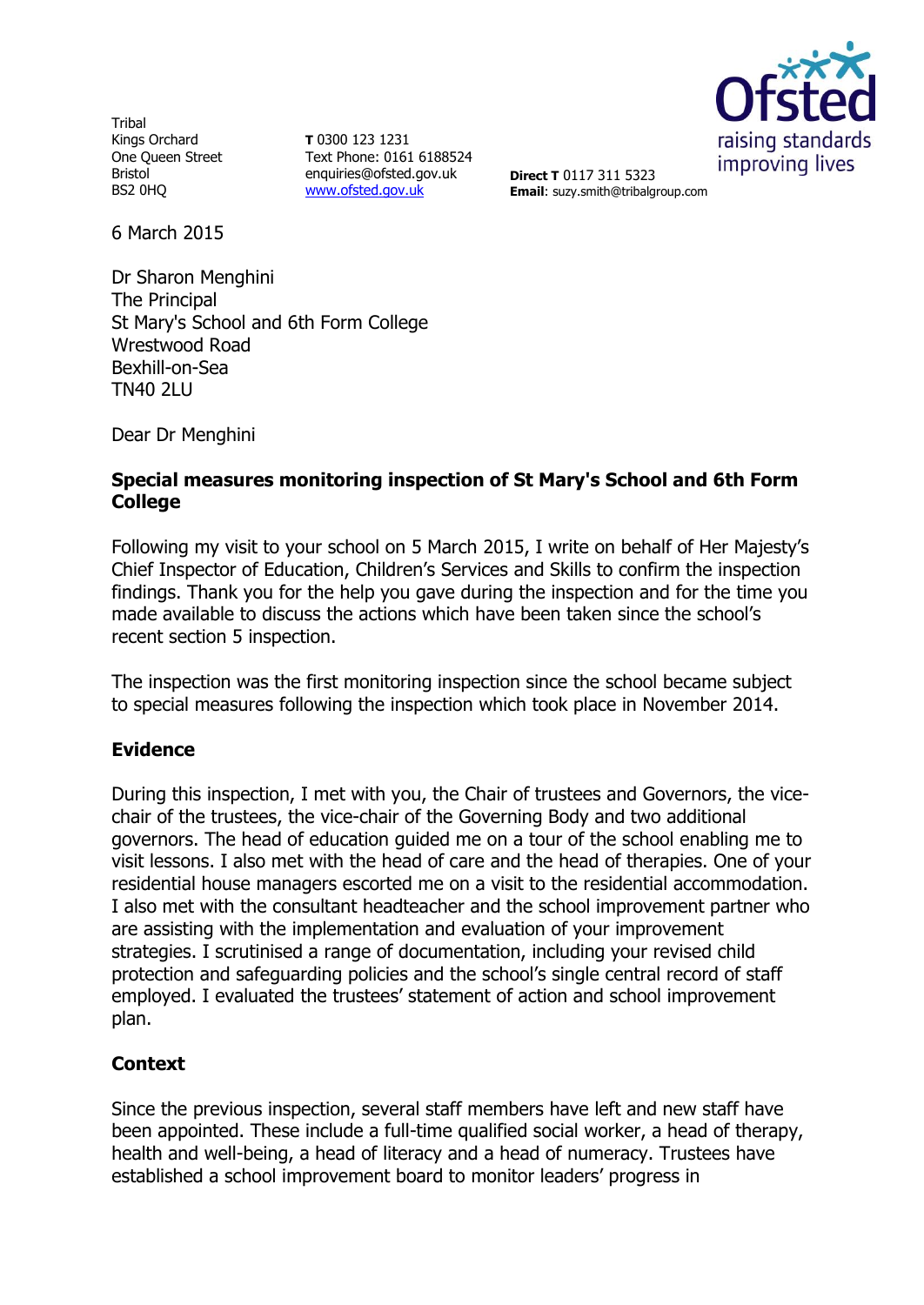

implementing the statement of action and moving the school out of special measures. The board has met twice. Trustees have also secured the input to the board of a senior manager from the East Sussex standards and learning effectiveness service, who leads on special educational needs.

## **The quality of leadership and management at the school**

Since the previous inspection, leaders have correctly focused on securing rapid improvements to the weaknesses identified in the section 5 inspection report. The inspection outcomes were not a surprise to leaders within the school. Many of the aspects identified already featured in leaders' self-evaluation. Drawing wisely on external support and guidance, leaders have wasted no time in putting together a comprehensive statement of action which identifies sensible strategies to remedy the weaknesses in safeguarding, teaching, achievement and leadership and management. Leaders are appropriately amending the school improvement plan to strengthen aspects already identified at the time of the previous inspection.

Importantly, the statement of action correctly identifies the national minimum standards for residential special schools that were not met at the time of the inspection, with details of how leaders intend to ensure that these standards are fully met. Although fit for purpose, this aspect of the plan requires minor amendment, so that parents and trustees can be clearer about why the national minimum standards were not previously met and be confident that those same shortcomings no longer pertain.

In order to improve achievement, systems to assess students' starting points on entry to the school are being reviewed. The head of education has identified with staff, ambitious but not unreasonable expectations of individual students' progress. Necessary training has been provided for staff with input from the school improvement partner and the consultant headteacher. In particular, training has sensibly focused on planning progression in students' learning. All teachers have been offered a personalised training and support programme. Those unwilling or unable to improve their practice have left or are leaving.

Records of monitoring show that these strategies are beginning to yield improvements in students' learning, as teachers familiarise themselves with the raised expectations of their practice and develop confidence in their abilities to gauge whether students are moving forward in their learning.

During my visits to classrooms, it was clear that students are set learning targets which are tracked, adjusted and put on display. Leaders have appointed heads of numeracy and literacy; both having recently taken up post at the time of this inspection. There are sound plans underway for these postholders to lead on the internal verification of teachers' assessments. Equally, the head of education has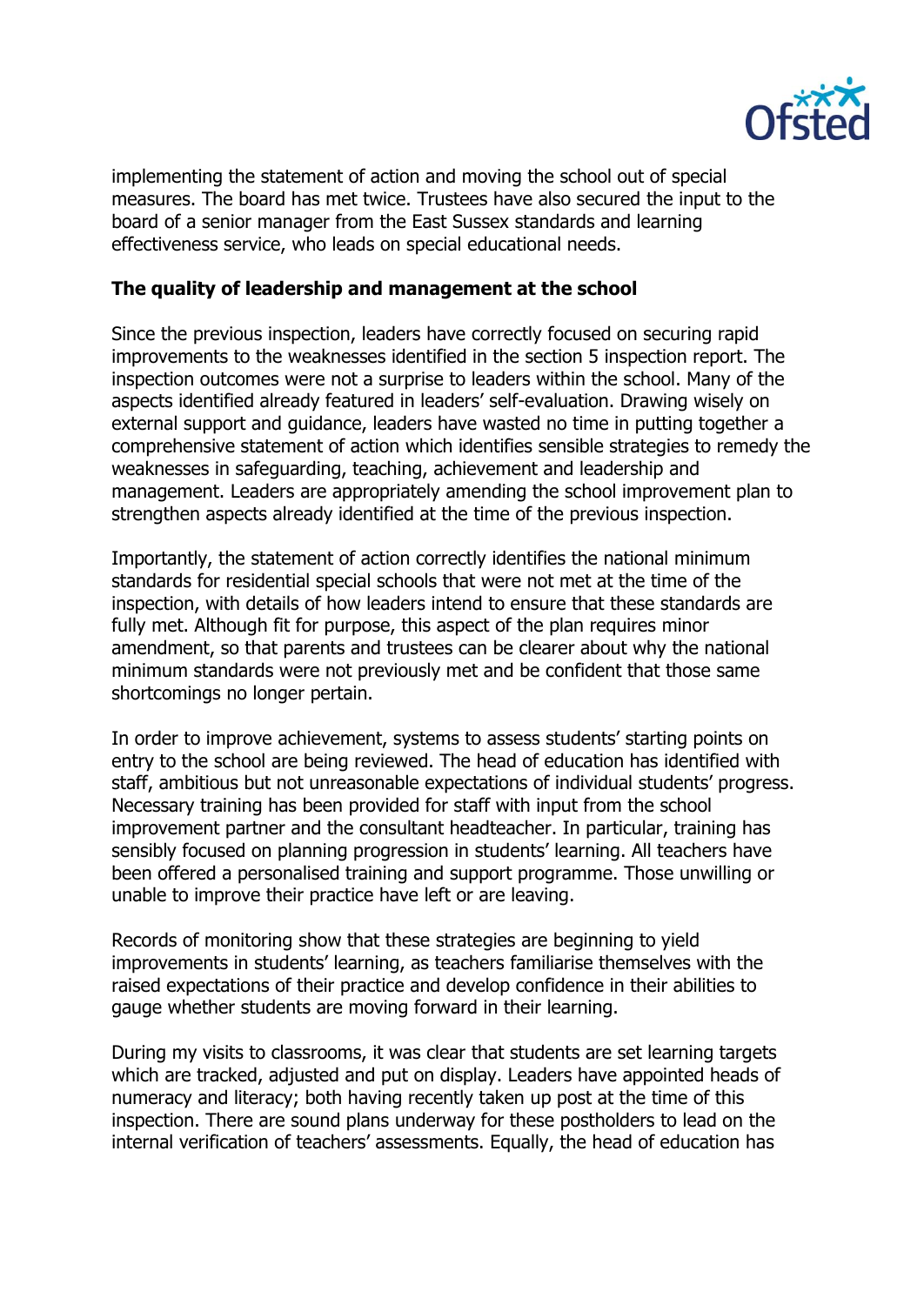

made links with two other schools within the Bexhill alliance to secure external verification.

The newly appointed head of therapies has shrewdly begun to deploy her team to ensure that their work aligns appropriately with the work of the teaching staff to support students' achievement targets. She is rightly determined to make sure that her team maintains focused dialogue with teachers to identify barriers to the achievement of individual students with which her team can support. Plans are systematic, well considered and, importantly, linked to students' outcomes. However, this work is in its infancy and it is therefore too soon to gauge its effectiveness.

In order to strengthen the leadership and management of the school and address the identified shortcomings in safeguarding, the following actions were taken with immediate effect:

- an initial scoping meeting for an external review of governance has been held with the support of a consultant from the National Governors' Association
- the appointment of a full-time social worker who has reviewed all safeguarding and child protection policies and practice, attended several weekly residential management meetings and senior leadership group meetings, ensured that safeguarding is the business of all employees at the school and not just those employed within the residential provision
- a review of practice, procedures and record keeping in relation to all national minimum standards for residential care, led by the head of care with input from the social worker and overseen by the safeguarding trustee
- the introduction of stricter risk assessments and tighter auditing of safeguarding policies at regular intervals with feedback to trustees
- a requirement for consistency of practice across each of the residential houses in relation to all policies and the implementation of unannounced auditing of practice
- a review of the use of pupil premium funding, led by the school improvement partner, with the involvement of the head of education, to be presented to trustees by Easter
- the establishment of a school improvement board, whose function is to challenge the principal and other leaders on the implementation of the statement of action
- $\blacksquare$  the appointment of two new members to the governing body with identified necessary expertise.

Leaders are taking effective action to address the shortcomings in safeguarding. Progress is being made in relation to each of the national minimum standards for residential care that was not met. They have diligently sought advice and input from